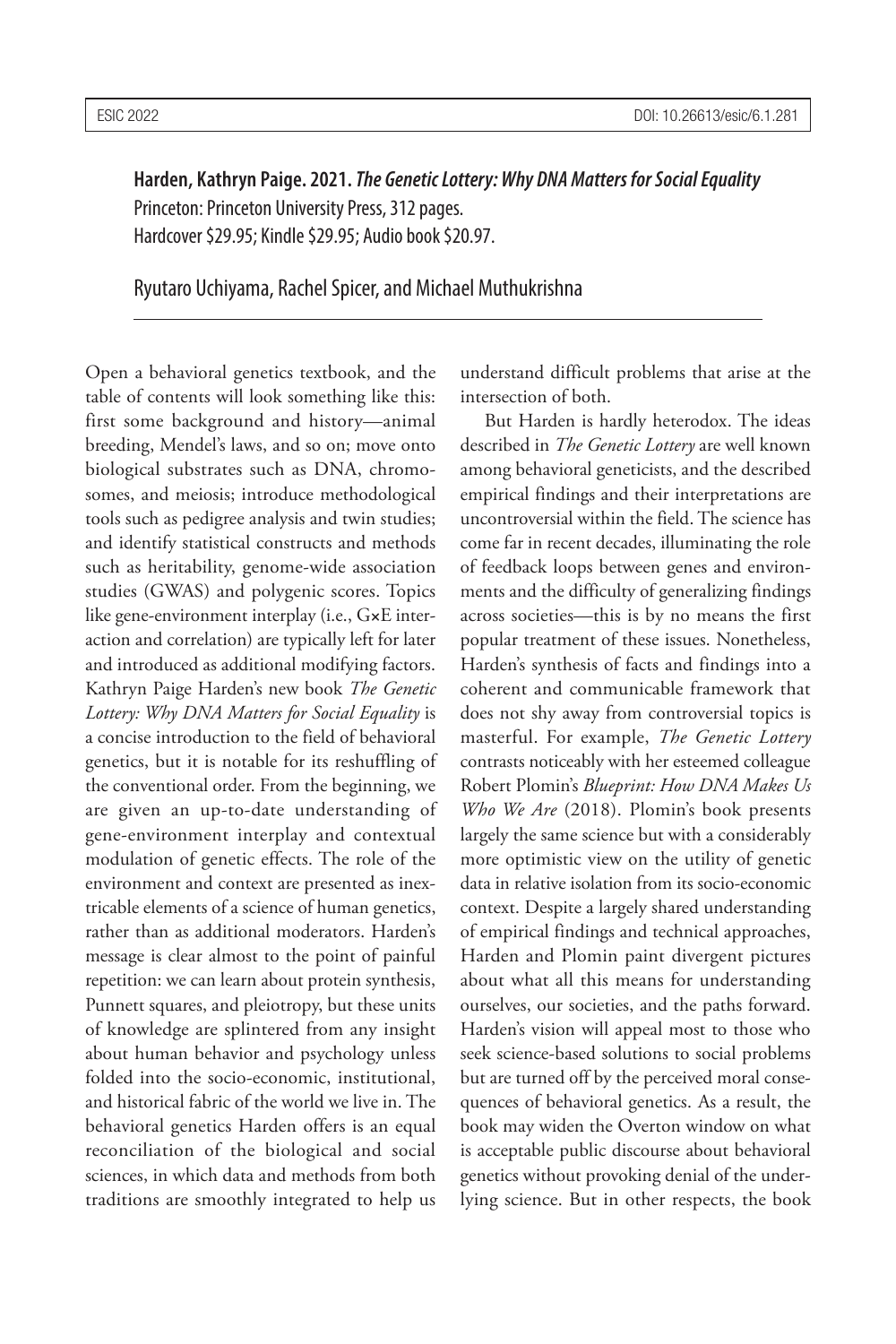reproduces a set of hidden assumptions and conceptual limitations that are entrenched in the behavioral genetic literature. Fields, after all, can often be defined by what they consider signal and what they consider noise.

Harden goes further than most in drawing attention to the dynamic modulation of genetic effects by social factors such as wealth inequality, educational reform, and technological innovation. It has long been acknowledged that G**×**E interactions and correlations complicate the interpretation of genetic effects, while also demonstrating how environments can differentially channel phenotypic development. If relevant environmental variation can be generated by events within industrial, economic, educational, and legal spheres as Harden describes, then the human activity-dependent character of genetic effects becomes clear. Many of these events, such as the changing of a curriculum, occur incidentally and only happen to leave their trace upon behavioral genetic estimates. But their effects hint at the possibility of deliberate design. This dynamic character of real-world G**×**E interplay makes it plain that we possess the institutional means to steer aspects of the socio-economic environment toward collectively desired ends. This sense of agency seemingly upends the status of genetic knowledge within public policy, from a nuisance that is best ignored—if there's nothing we can do about genes, why focus on them—to a challenging yet promising instrument in the pursuit of social progress. It is thus no surprise that *The Genetic Lottery* is rife with references to policy implications, confidence in the practicability of the approach, and overall optimism about both social change and change in popular perceptions about the moral consequences of genetic science. Its overview of socially contingent G**×**E interplay naturally evokes a programmatic vision for a constructive role of genetics in contemporary and near-future societies. However one feels about the political will that animates the discourse, or about the practical feasibility of such a program, there is certainly a rhetorical coherence in the author's dovetailing of scientific theory and (envisioned) political practice favoring her openly admitted political positions.

The foundation of Harden's program is thus the dynamic and regulable character of the human environment. But for a narrative that relies so much on the idea of a changing and changeable environment, it is strikingly stereotyped about the way in which environments actually change. In the book, environmental complexity can be captured by a small taxonomy, consisting of something like *gradients*, *groups*, and *discontinuities*. Income inequality is a gradient, albeit a heavily skewed one. Disparate opportunities across races or social classes are demarcated in groups. When one educational policy is replaced by a better or worse alternative, this is often a noteworthy discontinuity. This taxonomy mirrors the structuring of genes: gradients over latitude, groupings by islands, discontinuities by disrupted food chains.

In genetics, the idea of a *reaction norm* refers to variation in phenotypic expression that can emerge when individuals who share a common genotype are exposed to a range of environments. Reaction norms capture G**×**E interactions and are most commonly represented as a curve that maps the level of some environmental variable onto phenotypic variation of some trait. For many decades, a common critique against the field of behavioral genetics was that environmental variation in humans is typically either too large or too unknowable to support the validity of genetic effects like heritability. Heritability is a valid measure when environmental variation is systematically controlled, as it often is for livestock, but when reaction norms are not flat and especially when they are nonlinear, heritability becomes a less useful statistic. Genetic methods that are effective for nonhuman species can be ineffective for humans due to the complexity of our environments. *The Genetic Lottery* is both a natural development and an updated iteration of this line of reasoning, but what the author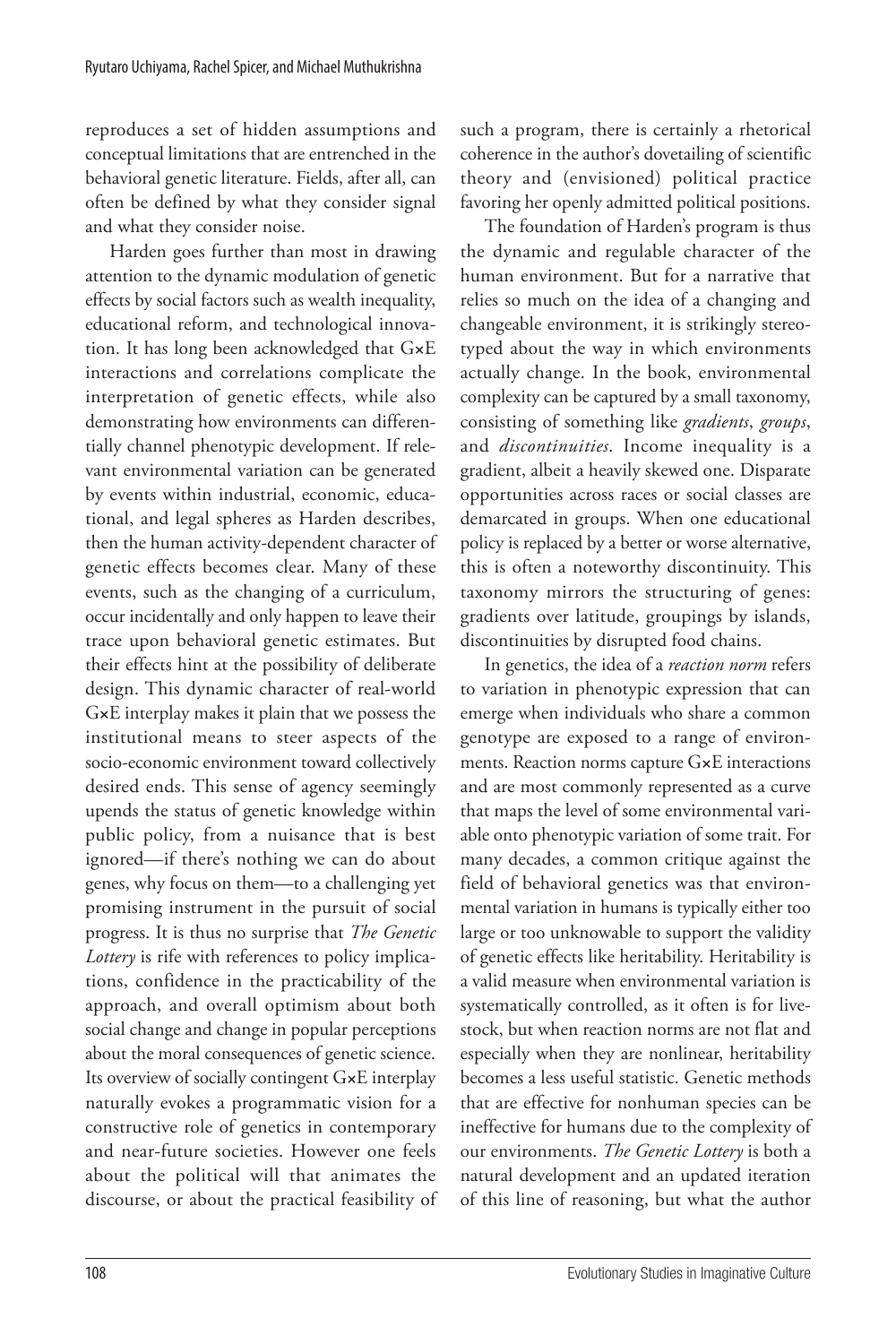brings in addition to this familiar argument is the systematic observation that environmental complexity is often begat by social and institutional forces, and that these forces can be applied for the betterment of society. But this approach clearly hinges upon a deep understanding of environmental complexity and change. An insufficient understanding of the structure and dynamics of human environments is a stumbling block for effective action, and this is where Harden and indeed the field of behavioral genetics could go further.

In a new *Behavioral and Brain Sciences* target article on the "cultural evolution of genetic heritability," we present a dual inheritance framework that integrates cultural evolution and behavioral genetics (Uchiyama, Spicer, and Muthukrishna 2021). Cultural evolution (Cavalli-Sforza and Feldman 1981; Boyd and Richerson 1985; Richerson and Boyd 2005; Chudek, Muthukrishna, and Henrich 2015; Henrich 2016) is emerging as a theory of human behavior (Muthukrishna and Henrich 2019). It extends models derived from population genetics into the social sphere through an interdisciplinary array of empirical approaches and mathematical formalizations that capture the evolution of culture and environments. The cultural evolutionary behavioral genetics that we propose offers the methods and statistics needed to fulfil Harden's vision. This framework is grounded in a richer, more accurate view of the environment. The environment is seen not as an inert stage or unpredictable backdrop on which genes play out, but as a culturally evolving co-contributor to human behavior that is at least equal to and arguably more powerful than genes.

Such an approach walks the middle path between environments being too complex to understand—thereby undermining the utility of behavioral genetics—and a simple reaction norm approach that applies non-human genetics to humans whose phenotypes are deeply shaped by both culture and genes. Behavioral geneticists will find recognizable complexities and solutions in cultural evolution. For example, we know that populations are in some sense not real, weakening a clear division between and within populations (Muthukrishna et al. 2020). Distributions of genotypes are rarely described as discrete groups or even simple gradients. Individuals occupy a position within a high-dimensional, changing genotypic space. Populations are clusters within this space detectable, but the exact structure of which is shaped by researcher decisions (Rosenberg 2002). Mating patterns, competition for resources, physical geography, reproductive rate, developmental plasticity, and the size of the gene pool are all factors that influence the dynamics of genetic transmission. This richness in population genetic models is starkly juxtaposed against relatively simple models of the environment. To understand humans, whose environments have been shaped by thousands of years of cumulative cultural evolution, requires models of environmental variation that are more sophisticated than those Harden deploys. Indeed, models of the environment need to embody the same level of complexity that are captured by population genetic models, instead of the reduced environmental variation represented by a reaction norm. Cultural evolution offers the necessary tools.

Human environments consist of not only physical infrastructure, but also technology, social norms, group organization, institutions, and accumulated knowledge, all of which influence phenotypic development. There is remarkable variation on these dimensions even within societies, and immeasurably more between societies (Henrich, Heine, and Norenzayan 2010; Apicella, Norenzayan, and Henrich 2020; Muthukrishna et al. 2020). But we need not be overwhelmed by this complexity. There are well studied and well understood rules that shape human environments, just as there are well studied and well understood rules that shape genomes. Without the perspective of cultural evolution, the world